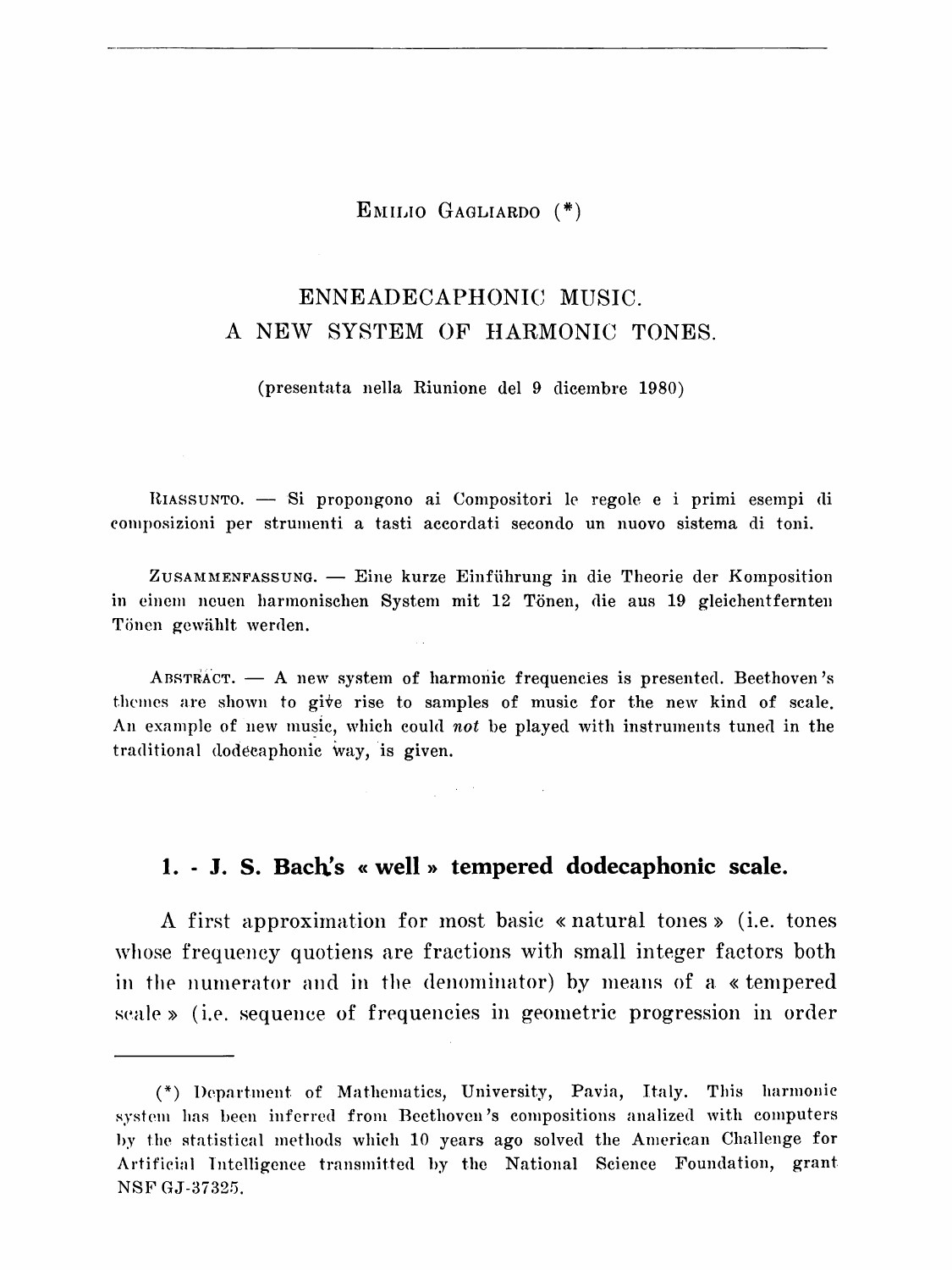to be invariant under « modulation ») which despite its limitations has been tolerated so far, is given by the dodecaphonic tones suggested by J. S. Bach; indeed the powers of  $\tilde{\sqrt{2}}$  have approximately the values:

| do                                                     | 1     | (unison)                                                                                                                         |
|--------------------------------------------------------|-------|----------------------------------------------------------------------------------------------------------------------------------|
| $\mathrm{d} \mathbf{0} \# = \mathrm{re} \, \mathbf{b}$ | 17/16 | half tone.                                                                                                                       |
| re                                                     | 9/8   | second.                                                                                                                          |
| $re \# = mi b$                                         | 19/16 | « compromise » between the very dis-<br>sonant augmented second and the very<br>consonant minor third which should<br>be $6/5$ . |
| mi                                                     | 24/19 | major third which should be $5/4$ .                                                                                              |
| fа                                                     | 4/3   | fourth.                                                                                                                          |
| $fa \# = sol b$                                        | 17/12 | « compromise » between the <i>differently</i><br>resolvent augmented fourth and dimi-<br>nished fifth.                           |
| sol                                                    | 3/2   | fifth.                                                                                                                           |
| sol $# =$ la b                                         | 19/12 | minor sixth.                                                                                                                     |
| la                                                     | 32/19 | major sixth.                                                                                                                     |
| $la # = \sin b$                                        | 16/9  | minor seventh.                                                                                                                   |
| si                                                     | 32/17 | major seventh.                                                                                                                   |

The inconveniences of this classical dodecaphonic scale, sometimes pointed out by musicians, are due to the following three fundamental reasons:

(1) Among the above intervals just the «second»  $(9/8)$  and the « fifth » (3/2) and their inversions « minor seventh » (16/9) and  $\ast$  fourth  $\ast$  (4/3) actually manage to be enough consonant (while minor third and major third *should* also play fundamental roles in chords).

 $(2)$  On the other hand the « augmented second » does not manage to be enough dissonant (as it should be).

(3) Finally the « diminished fifth »  $(17/12)$  turns out to be very weakly consonant while it should play a rather nice role in the very common chord of dominant seventh with omitted fifth and therefore should not be considered dissonant

These inconveniences are solved by the enneadecaphonic scale presented in this paper.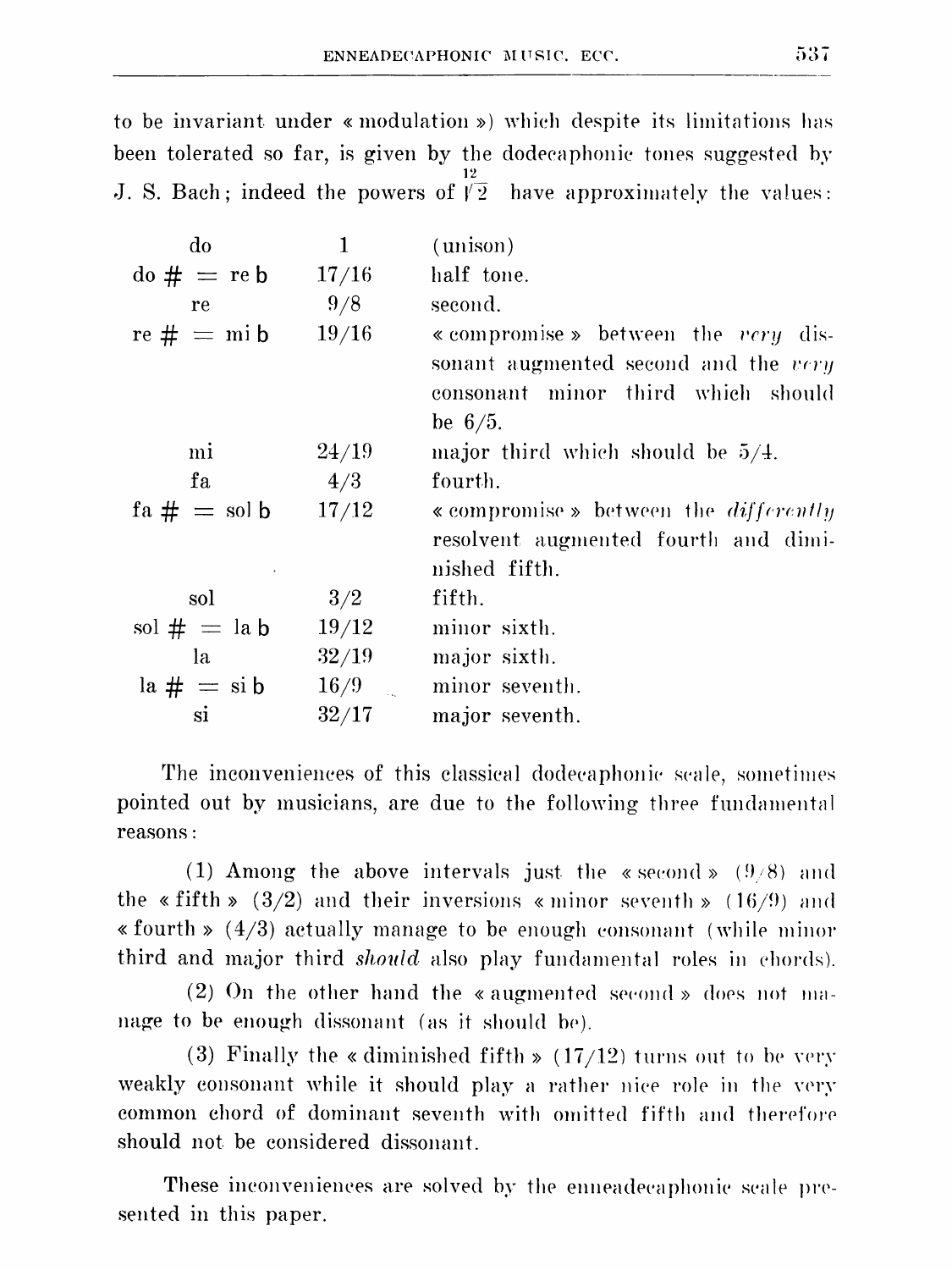## 2. - The enneadecaphonic general scale.

A better approximation for most basic natural tones by means of a new tempered scale is here suggested first of all in a version of just theoretical interest. Each « octave » in this « enneadecaphonic general scale » should contain 19 tones whose frequencies grow in proportion to the powers of  $\sqrt{2}$ , which have approximately the values:

| do                                  | $=1=$     | (unison)             | H. CONSONANT     |
|-------------------------------------|-----------|----------------------|------------------|
| $\frac{d}{dt}$                      | (28/27)   | chromatic interval – | dissonant atonal |
| re b                                | 14/13     | diminished second    | R. C.            |
| re                                  | 10/9      | second               | R. C.            |
| re #                                | (15/13)   | augmented second     | dissonant atonal |
| mi b                                | 6/5       | minor third          | V. Cons.         |
| mi                                  | 5/4       | major third          | V. CONS.         |
| mi $\# =$ fa b                      | 9/7       | diminished fourth    | R. C. atonal     |
| fa                                  | $= 4/3 =$ | fourth               | H. CONSONANT     |
| fa #                                | 18/13     | augmented fourth     | R. C.            |
| sol b                               | 13/9      | diminished fifth     | R. C.            |
| sol                                 | $= 3/2 =$ | fifth                | H. CONSONANT     |
| sol $#$                             | 14/9      | augmented fifth      | R. C. atonal     |
| la b                                | 8/5       | minor sixth          | V. CONS.         |
| la                                  | 5/3       | major sixth          | V. Cons.         |
| la #                                | (26/15)   | augmented sixth      | dissonant atonal |
| si b                                | 9/5       | minor seventh        | R. C.            |
| si                                  | 13/7      | major seventh        | R. C.            |
| $\sin \# = \text{d} \circ \text{b}$ | (27/14)   | augmented seventh    | dissonant atonal |

19

(In particular  $(\sqrt{2})^5 = 1.200... =$  about 6/5).

The above intervals can be classified according to simplicity in: HIGHLY CONSONANT: unison  $(1)$ , fifth  $(3/2)$  and its inversion: fourth. VERY CONSONANT: major sixth  $(5/3)$ , major third  $(5/4)$ , and their inversions: minor third, minor sixth.

- RATHER CONSONANT: minor seventh  $(9/5)$ , diminished fourth  $(9/7)$ , major seventh  $(13/7)$ , diminished fifth  $(13/9)$ , and their inversions: second, augmented fifth, diminished second, augmented fourth.
- DISSONANT: Chromatic, augmented second, augmented sixth, augmented seventh.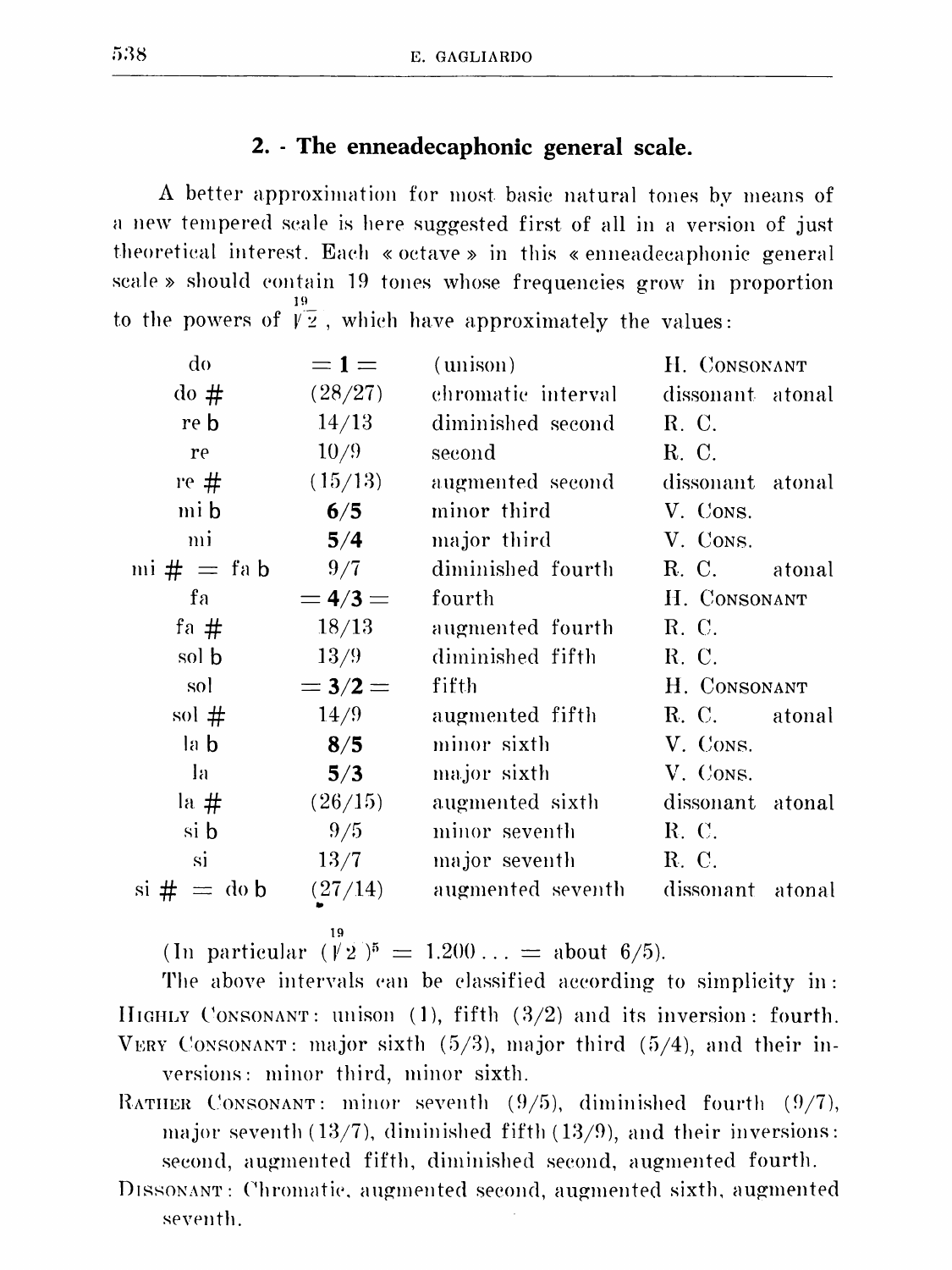The classification in tonal-atonal will be defined in next section. (Other subdivisions of the octave, like in  $31$  tones, have been experimented).

## **3. - Two theorems discriminating dodecaphonic and enneadecaphonic scales.**

From now on we understand to identify tones (of different octaves) with the same name.

In eather scale we follow the traditional

**DEFINITION:** Major tonality of a key  $=$  the tone called key and its second, major third, fourth, fifth, major sixth, major seventh. *Minor tonality of a key*  $=$  the tone called key and its second, minor third, fourth, fifth, minor sixth, minor seventh.

DEFINITION: An interval between two tones is called *«atonal»*  if there exist no tonality to which both tones simultaneously belong.

**THEOREM** I: In the dodecaphonic scale there is no « atomal » in*terval. In the enneadecaphonic scale the « atonal » intervals are: chroratic, augmented second, diminished fourth, augmented fifth, augmented sixth, augmented seventh.* 

The proof follows from the fact that in the dodecaphonic scale between the seven tones of a tonality one finds samples of every (dodecaphonic) interval, which is *not* the case with enneadecaphonic scale and intervals.

Another traditional

**DEFINITION:** *Modulation*  $=$  circular permutation of the (12 or 19) names of tones, i.e. a shift on the key-board.

DEFINITION: A non empty subset of tones is called a *chord* if it contains no more than one dissonant couple and:

 $(1)$  No two tones of the chord have distance smaller than a « second ».

(2) No three tones of the chord lie within a « diminished fourth ».

(3) No four tones of the chord lie within a «fifth».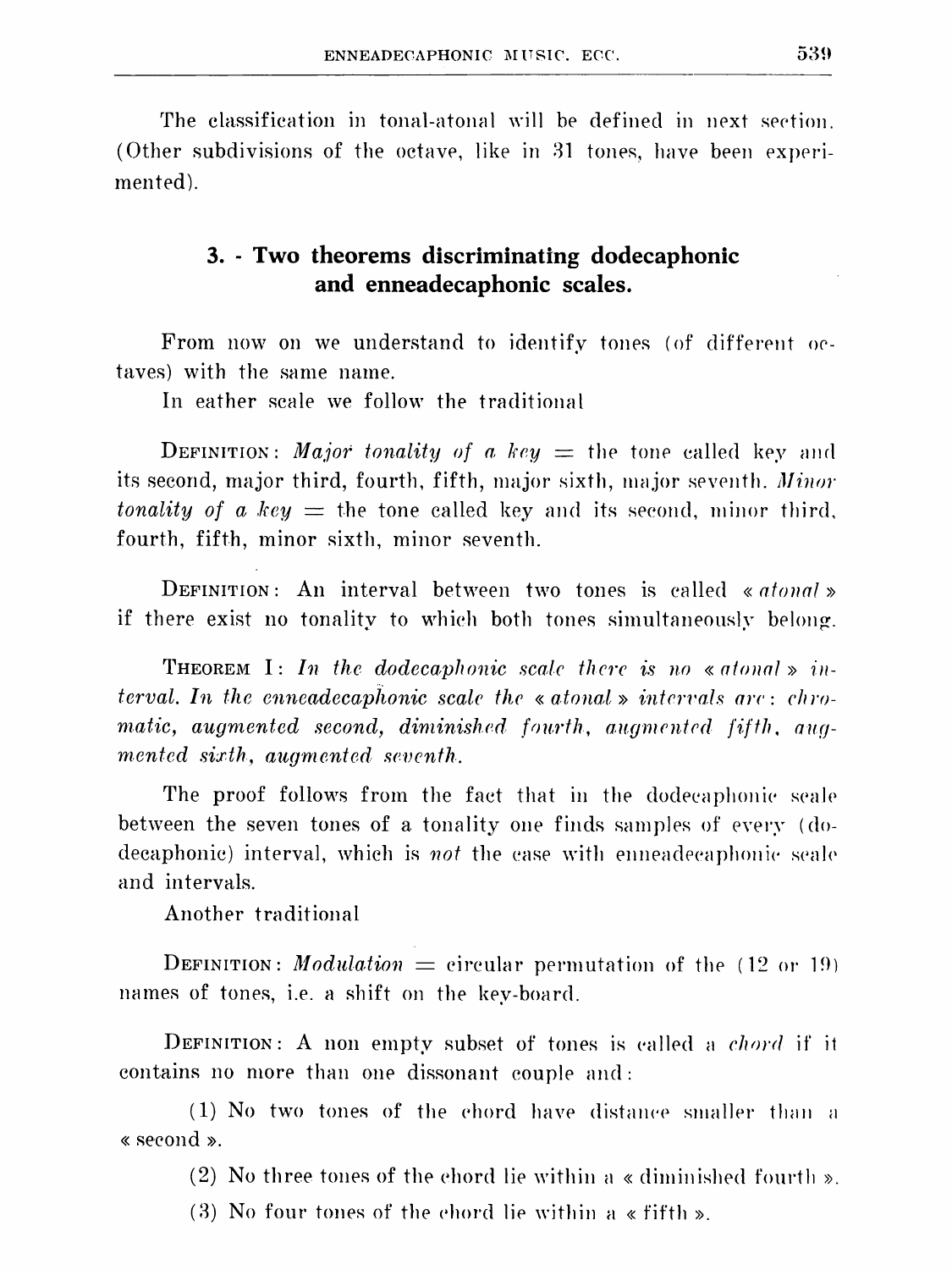DEFINITION: A chord is called «*nonovalent* » if there exists no modulation (except the identity) which transforms the chord in itself.

THEOREM II: In the dodecaphonic scale non « monovalent » chords are: the diminished seventh (invariant under modulations by minor thirds) and the augmented triad on major tonic (invariant under modulations by major thirds). In the enneadecaphonic scale every chord is  $\kappa$  monovalent  $\kappa$ .

The last statement follows from the Lagrange theorem on groups: The modulations leaving invariant a chord would form a subgroup whose order should be a factor of the prime number 19.

## 4. The enneadecaphonic scale.

A restricted version of the seale presented in sec. 2 sound preferable: The following 12 tones are selected out of the 19

do reb re mib mi fa fa # sol lab la sib si

(From a practical point of view this amounts to just a different *way of tuning* a standard 12-keys instrument).

With this «enneadecaphonic» scale the *allowed tonalities* are:

*Major tonalities*: sol, do, fa, si **b**, mi **b**, la **b** *Minor tonalities*: mi, la, re, sol, do, fa

The properties of the «enneadecaphonic general » scale discussed in sec. 3 still hold for the «enneadecaphonic» scale here presented. (Indeed for every enneadecaphonic interval listed in sec. 2 one can still find in this seale a couple of tones which gives that interval).

#### 5. May classic music have enneadecaphonic performance?

This problem has not yet been fully investigated.

A trivial limitation follows from the fact that only 6 major and 6 minor tonalities are now allowed (see sec. 4). Deeper problems are based on the new patterns presented by the consonant, quasi-consonant,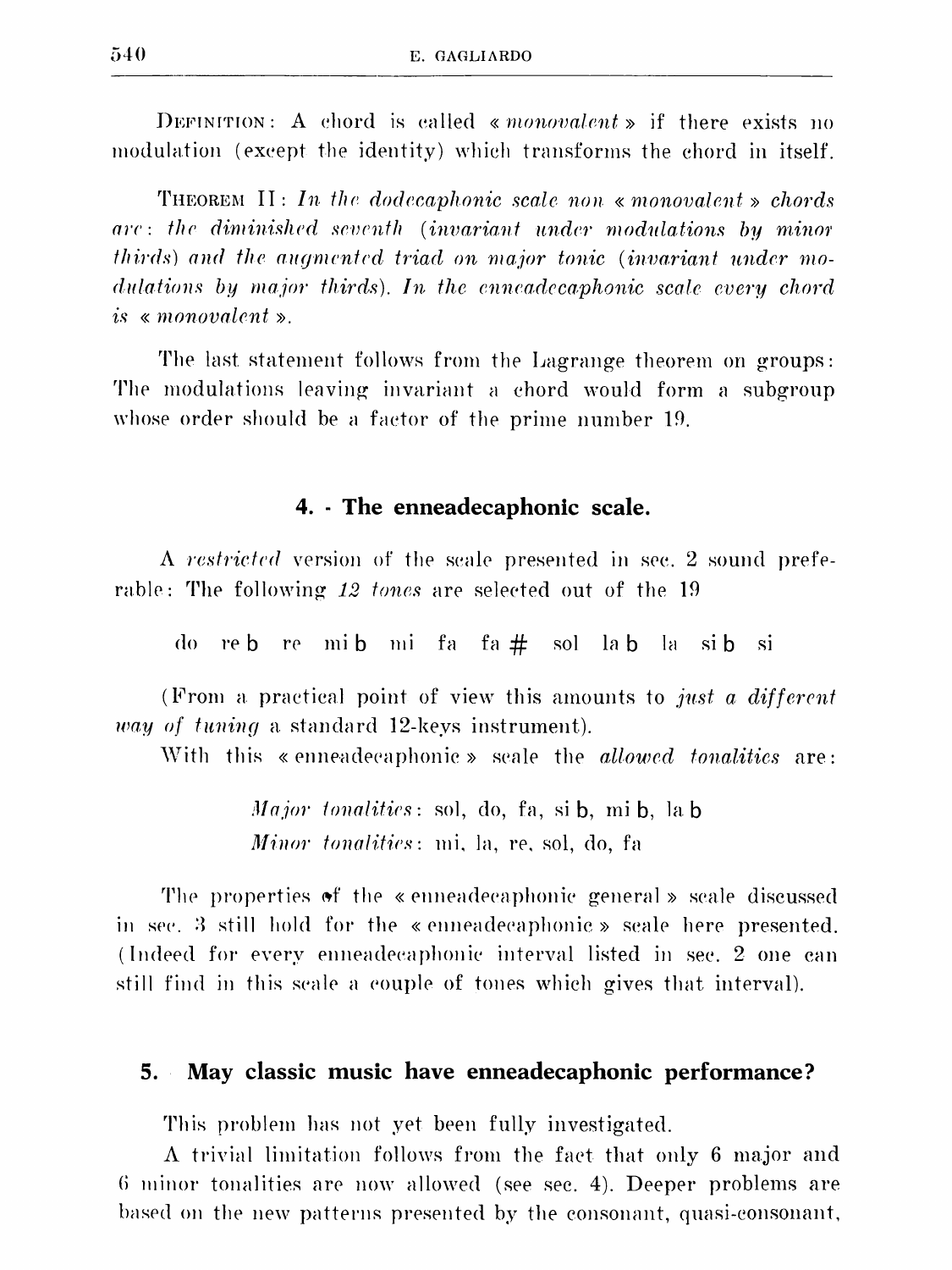and (actually) dissonant intervals (see sec. 2), and by the two theorems (sec. 3) about atonal intervals (which necessarily bring outside of the tonality) and monovalent chords (which do not allow modulations based on ambiguous interpretations of chords).

Thus, only some portions of classic music, only after suitable adjustments, may have enneadecaphonic performance. In fig. 1 few measures of the Beethoven's moonlight sonata are shown with required adjustments: the tonality has been changed and a note which in the enneadecaphonic scale would give rise to an unpleasant augmented seeond has been changed (see correction marked). Surprisingly, just two measures after this crucial point the music (just because of the powerful role given to minor thirds?) seems to be made in order to suggest performance in the enneadecaphonic scale.

## 6. - Mathematical rules of tonal composition.

DEFINITION: A *chord* is called « *tonal* » if its tones lie within a « tonality » (see sec. 3), otherwise it is called « *atonal* ».

In this section we use only  $\ast$  tonal  $\ast$  chords and we accept harmonic transitions based on the classification of the intervals given in sec. 2. An admissible sequence of tonal chords (each one with marked tonality minor  $-$  or major  $+$ ) is shown in fig. 2a. Taking this kind of harmonic sequence as (something more than an) accompaniment, one can compose a related melody as follows:

DEFINITION: Among the 7 tones of the tonality of a chord, those which belong to the chord or which would *integrate* it into a still admissible chord will be called « fundamental », and the other tones (of the tonality) which are at the distance of a «fourth» or «fifth» from some tone of the chord will be called « passing tones », (as well as non dissonant atonal integrants).

Making use in each measure of the «fundamental» tones of the local chord, and following the transition-probability-matrix between melodic patterns shown in fig. 2b, one can associate to the previous harmony the melody in fig. 2c. If furthermore the notes marked by  $*$ in fig. 2b are allowed to be « passing tones » the composition in fig. 2d (which is an approximation of a well known theme of the seventh sym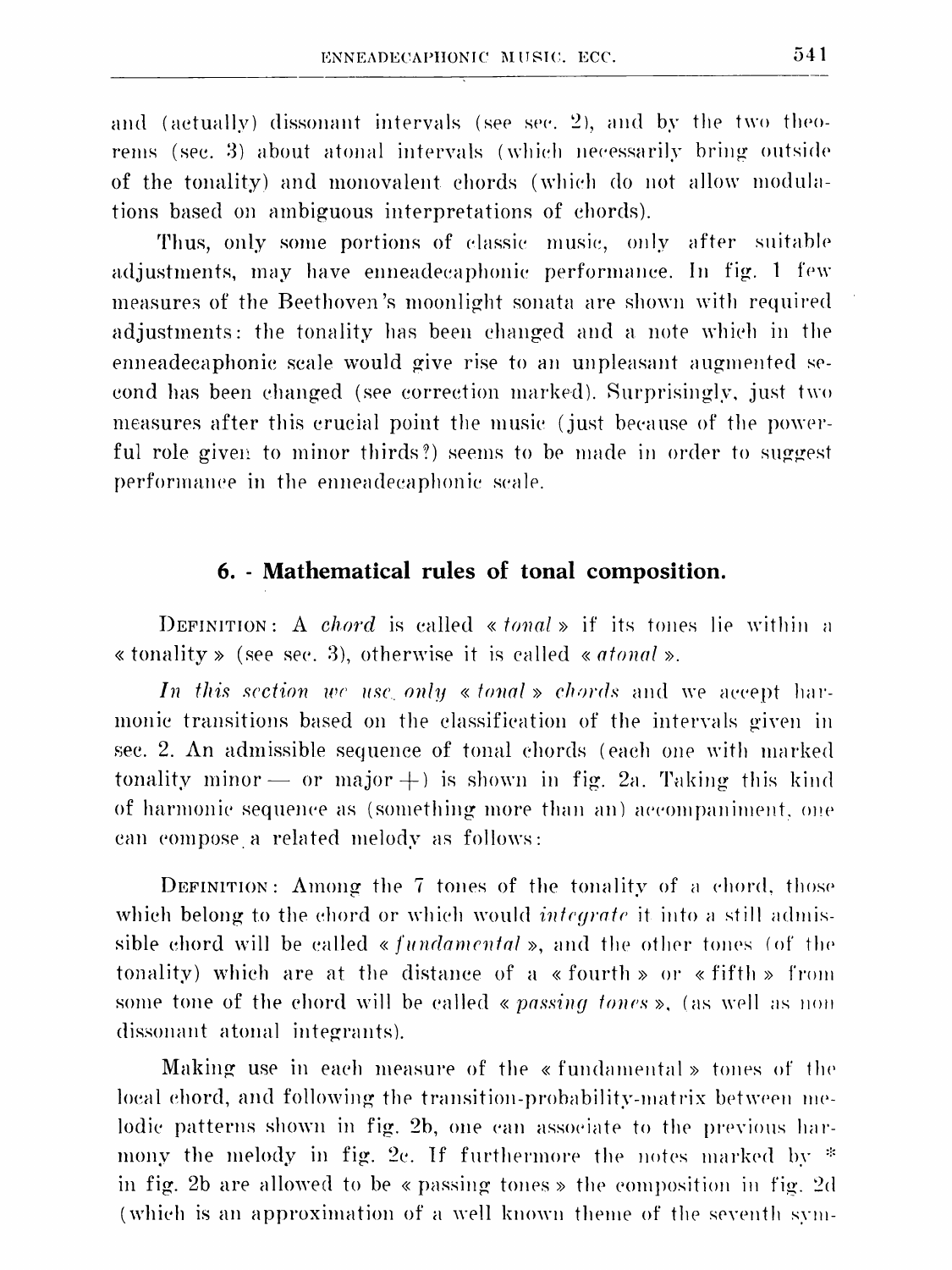phony of Beethoven) turns out to be eompatible with the rules mentioned in this paper.

This version sounds preferable when the instruments are tuned aeeording to the enneadecaphonic scale.

## **7. - An example of enneadecaphonic music.**

As pointed out in sec. 3 a *new possibility* offered by *cnneadecaphonic* music is the use of « atonal » intervals (which *avoid unwonted rcsolntionsi.* In this paper the use of *atonal* chords is shown by examples (see « Disgelo enneadeeafonico » ). This composition turns out to loose its musical meaning when played with a standard dodecaphonieally tuned instrument.

#### BIBLIOGRAPHY

A paper about *enuneadecaphonic music* and related mathematical rules, written in collaboration with M. GHISLANDI, will soon appear.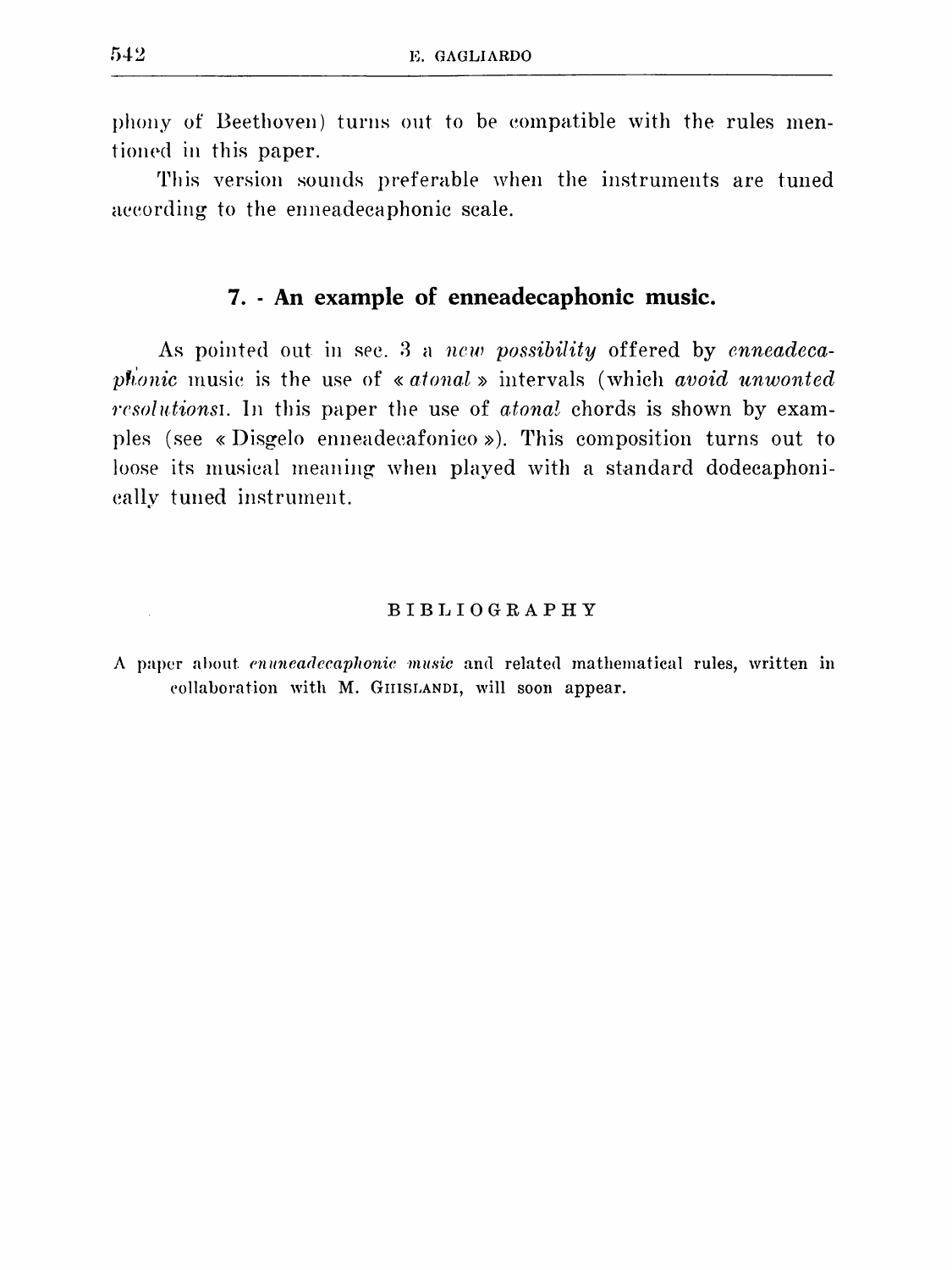









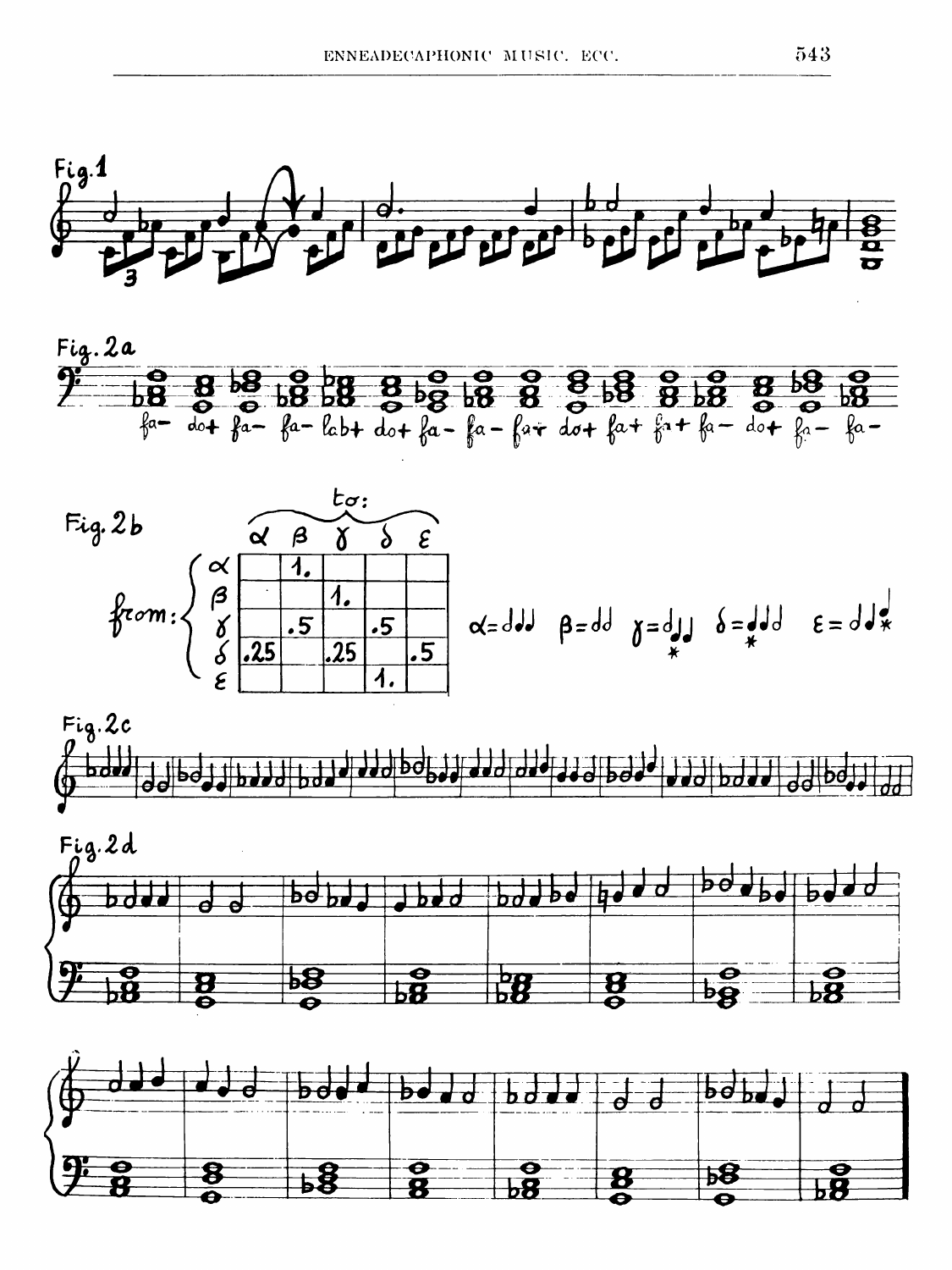

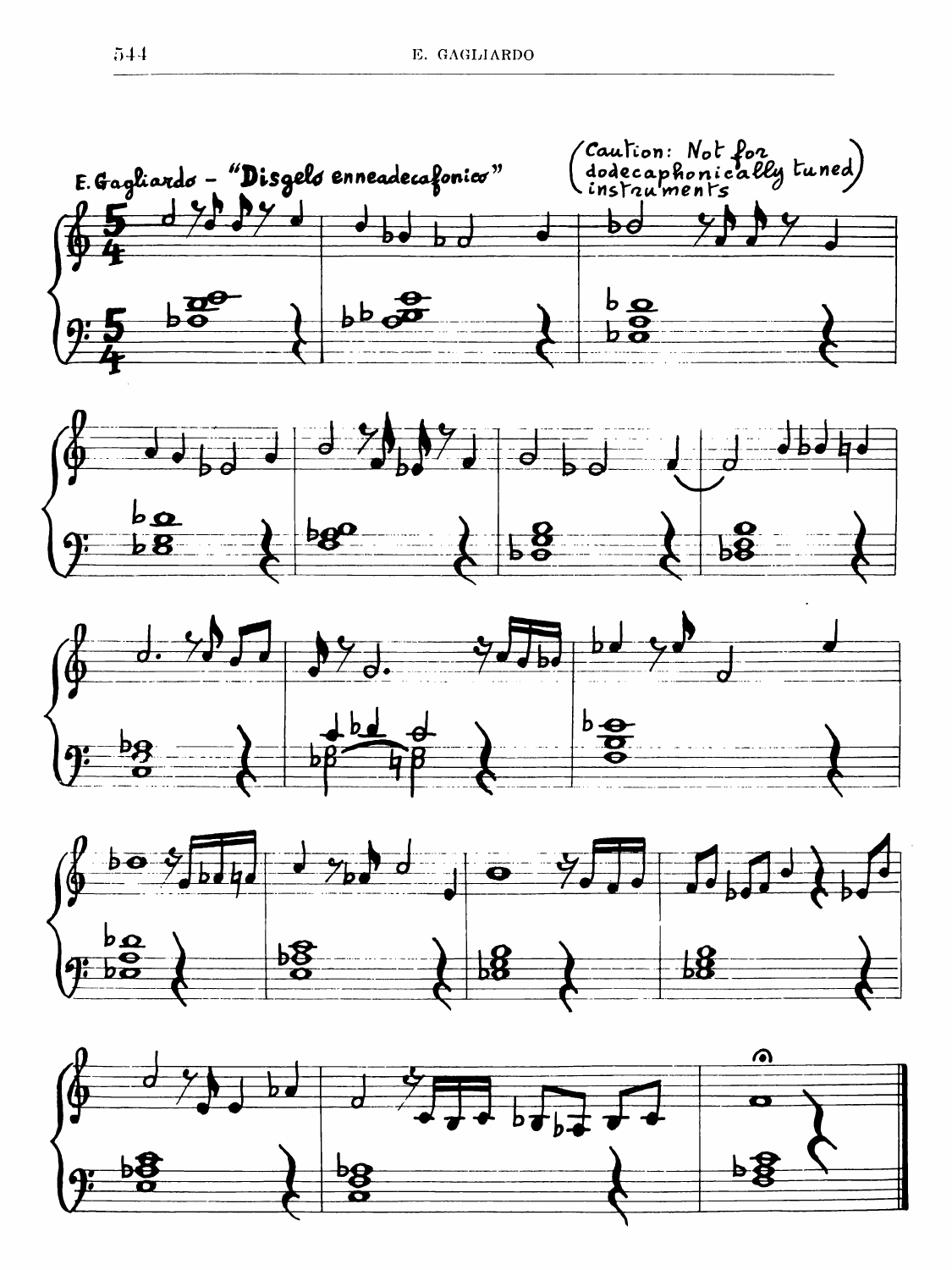